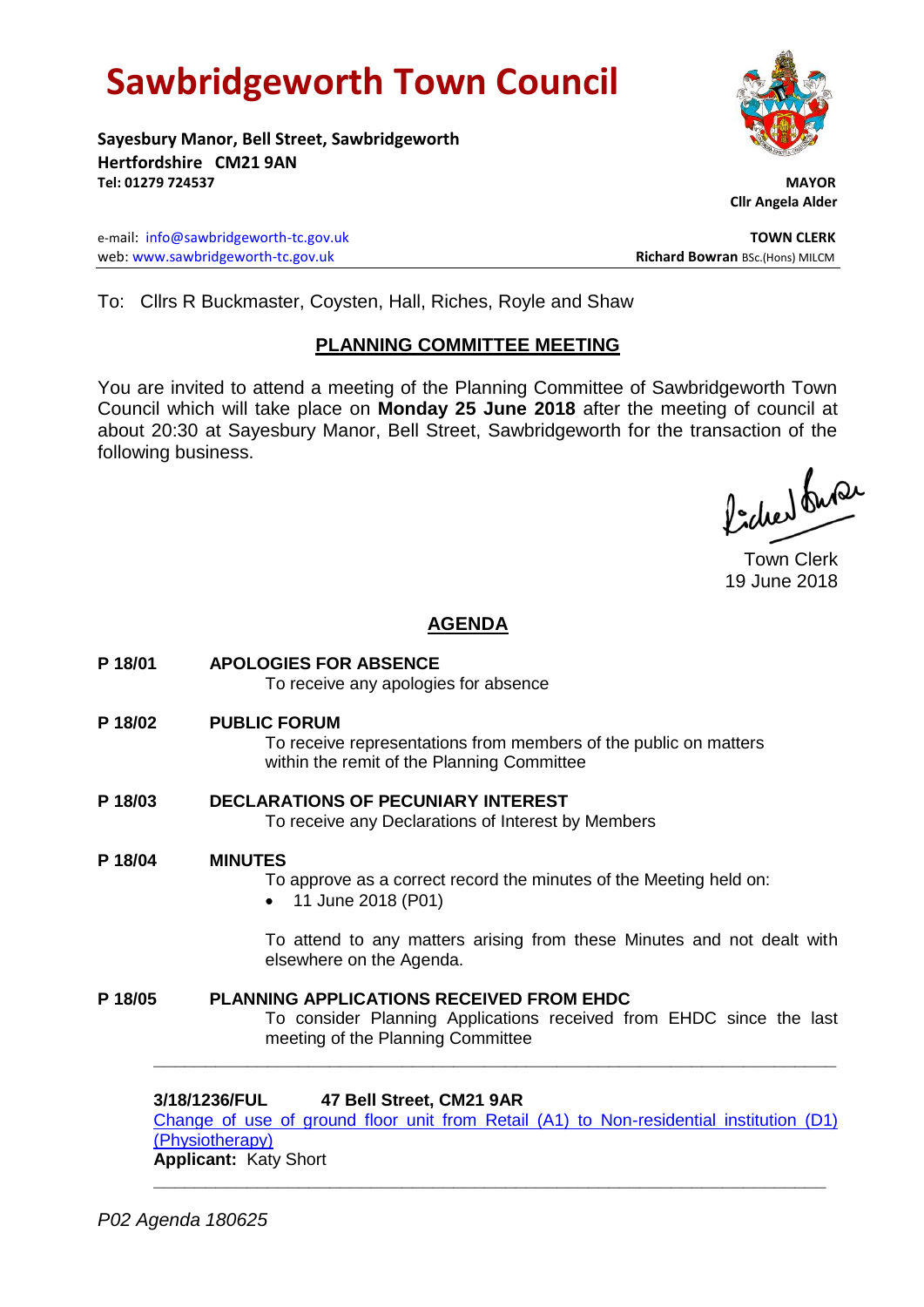# **3/18/1262/HH 66 High Wych Road, CM21 0HG**

[Change flat roof canopy to pitched roof to front elevation](https://publicaccess.eastherts.gov.uk/online-applications/applicationDetails.do?activeTab=documents&keyVal=P9LAMEGLM6C00) **Applicant:** Mr & Mrs Moretti

### **3/18/1279/HH 9 Rowney Gardens, CM21 0AT**

[First floor extension over footprint of existing garage and utility room to create](https://publicaccess.eastherts.gov.uk/online-applications/applicationDetails.do?activeTab=documents&keyVal=P9QULXGLM7I00) bedroom 4 [with ensuite bathroom and laundry room](https://publicaccess.eastherts.gov.uk/online-applications/applicationDetails.do?activeTab=documents&keyVal=P9QULXGLM7I00) **Applicant:** Mr L Atkins

**\_\_\_\_\_\_\_\_\_\_\_\_\_\_\_\_\_\_\_\_\_\_\_\_\_\_\_\_\_\_\_\_\_\_\_\_\_\_\_\_\_\_\_\_\_\_\_\_\_\_\_\_\_\_\_\_\_\_\_\_\_\_\_\_\_**

**\_\_\_\_\_\_\_\_\_\_\_\_\_\_\_\_\_\_\_\_\_\_\_\_\_\_\_\_\_\_\_\_\_\_\_\_\_\_\_\_\_\_\_\_\_\_\_\_\_\_\_\_\_\_\_\_\_\_\_\_\_\_\_\_\_\_**

**\_\_\_\_\_\_\_\_\_\_\_\_\_\_\_\_\_\_\_\_\_\_\_\_\_\_\_\_\_\_\_\_\_\_\_\_\_\_\_\_\_\_\_\_\_\_\_\_\_\_\_\_\_\_\_\_\_\_\_\_\_\_\_\_\_**

**P 18/06 LATE PLANNING APPLICATIONS**

To deal with Planning Applications received from EHDC following the Publication of this Agenda and received before 22 June 2018

#### **P 18/07 PLANNING DECISIONS MADE BY EHDC**

To receive Planning Decisions from EHDC

# **3/17/2640/FUL White Cottage, London Road Spellbrook, CM23 4AU**

Demolition of house, erection of four bedroom replacement dwelling (Amendment to planning approval 3/16/2132/FUL – Removal of chimney to the flank elevation, bay window to the front elevation, canopy and window to the side elevation. Replacement of ground floor windows to kitchen/family room with bi-fold patio doors and first floor window with double casement window. Alterations to materials)

**\_\_\_\_\_\_\_\_\_\_\_\_\_\_\_\_\_\_\_\_\_\_\_\_\_\_\_\_\_\_\_\_\_\_\_\_\_\_\_\_\_\_\_\_\_\_\_\_\_\_\_\_\_\_\_\_\_\_\_\_\_\_\_\_\_\_**

**\_\_\_\_\_\_\_\_\_\_\_\_\_\_\_\_\_\_\_\_\_\_\_\_\_\_\_\_\_\_\_\_\_\_\_\_\_\_\_\_\_\_\_\_\_\_\_\_\_\_\_\_\_\_\_\_\_\_\_\_\_\_\_\_\_\_**

**Applicant:** Mr W Morris **STC Comment:** No objection *EHDC Decision:* Granted

#### **3/18/0839/HH 6 Sayesbury Avenue, CM23 0ED**

External part cladding and part rendering **Applicant:** Mr & Mrs Baxter *STC Comment:* No objection *EHDC Decision:* Granted

# **3/18/0865/VAR 34 West Road, CM21 0BN**

Variation of condition 2 (approved plans) of planning permission 3/17/2203/FUL – Extension of existing outbuilding to create ancillary residential accommodation – Repositioning of north and south facing walls **Applicant:** Mr Simon Beard **STC Comment:** Objection: This is overdevelopment of the site and there are no

**\_\_\_\_\_\_\_\_\_\_\_\_\_\_\_\_\_\_\_\_\_\_\_\_\_\_\_\_\_\_\_\_\_\_\_\_\_\_\_\_\_\_\_\_\_\_\_\_\_\_\_\_\_\_\_\_\_\_\_\_\_\_\_\_\_\_**

**\_\_\_\_\_\_\_\_\_\_\_\_\_\_\_\_\_\_\_\_\_\_\_\_\_\_\_\_\_\_\_\_\_\_\_\_\_\_\_\_\_\_\_\_\_\_\_\_\_\_\_\_\_\_\_\_\_\_\_\_\_\_\_\_\_\_**

mitigating reasons why this should be allowed. Contrary to Policy ENV1 *EHDC Decision:* Granted